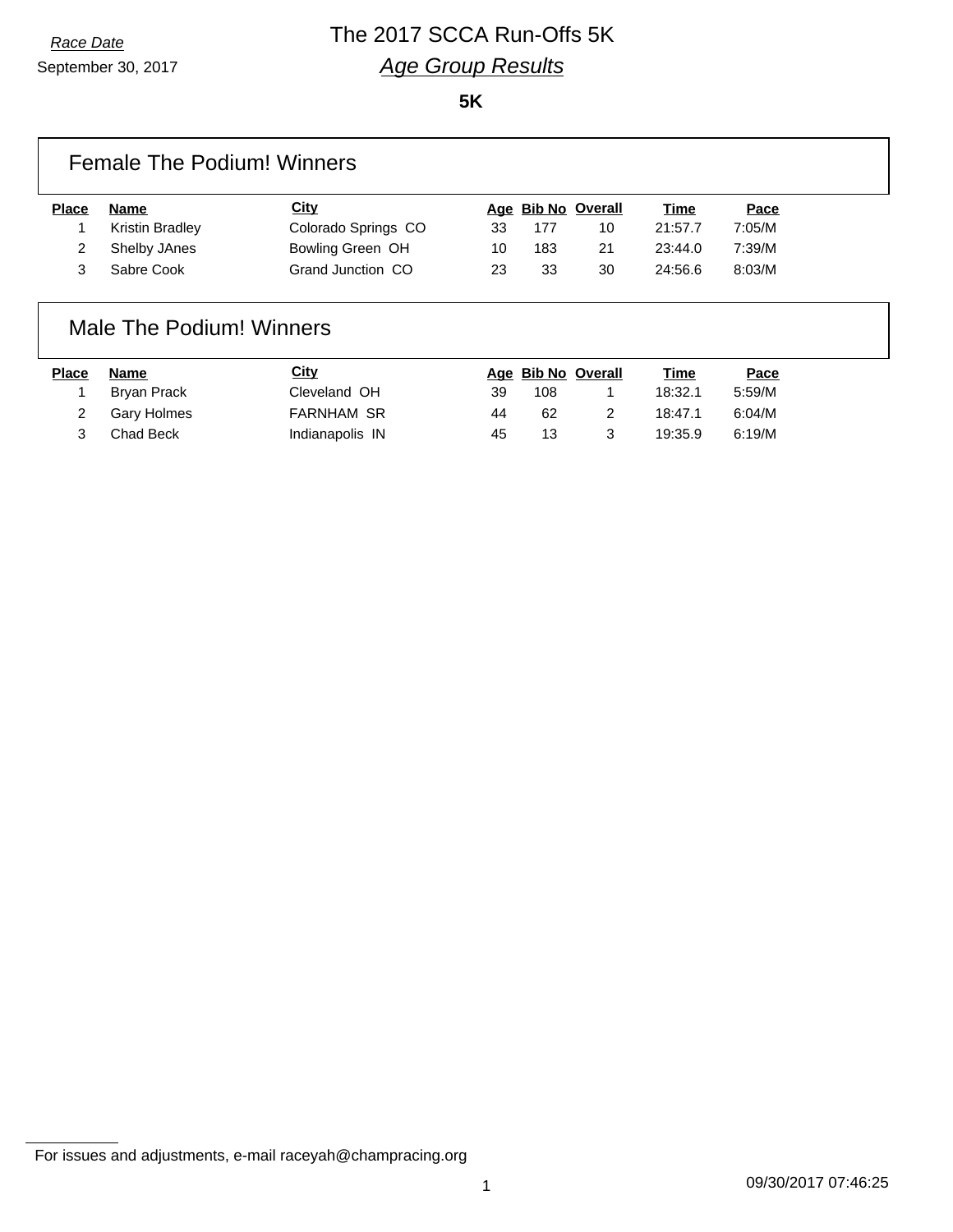September 30, 2017

# *Race Date* The 2017 SCCA Run-Offs 5K *Age Group Results*

**5K**

|                | Female 19 and Under                             |                                      |                |            |                    |                        |                    |
|----------------|-------------------------------------------------|--------------------------------------|----------------|------------|--------------------|------------------------|--------------------|
| <b>Place</b>   | <b>Name</b>                                     | City                                 |                |            | Age Bib No Overall | <b>Time</b>            | Pace               |
| 1              | Abby Slife                                      | Mason OH                             | 11             | 187        | 65                 | 29:46.2                | 9:36/M             |
| 2              | Anna Thiel                                      | Webster NY                           | 19             | 134        | 137                | 48:38.2                | 15:41/M            |
| 3              | <b>Riley Miller</b>                             | <b>Blacklick OH</b>                  | 17             | 87         | 146                | 55:22.7                | 17:52/M            |
| 4              | <b>Cassie Nuckles</b>                           | Louisville KY                        | 17             | 191        | 156                | 1:00:31.3              | 19:31/M            |
| 5              | <b>Meghan Nuckles</b>                           | <b>Blacklick OH</b>                  | 14             | 102        | 157                | 1:00:31.6              | 19:31/M            |
|                | Male 19 and Under                               |                                      |                |            |                    |                        |                    |
| <b>Place</b>   | <b>Name</b>                                     | <b>City</b>                          |                |            | Age Bib No Overall | <b>Time</b>            | Pace               |
| 1              | Theo Hardesty                                   | Lima OH                              | 15             | 186        | 23                 | 24:01.9                | 7:45/M             |
| $\overline{c}$ | Ryan Goff                                       | Nashville TN                         | 10             | 54         | 27                 | 24:29.2                | 7:54/M             |
| 3              | Lukas Schaafsma                                 | Wheaton IL                           | 12             | 179        | 38                 | 26:04.1                | 8:25/M             |
| 4              | Nik Schaafsma                                   | Wheaton IL                           | 10             | 180        | 43                 | 26:32.7                | 8:34/M             |
| 5              | <b>Brayden Connolly</b>                         | Columbus OH                          | 18             | 32         | 72                 | 30:40.9                | 9:54/M             |
| 6              | Anthony Roethel                                 | Oostburg WI                          | $\overline{7}$ | 119        | 76                 | 31:25.0                | 10:08/M            |
| $\overline{7}$ | <b>MAxton Prill</b>                             |                                      | 6              | 175        | 133                | 47:11.5                | 15:13/M            |
| 8              | <b>Mitchell Nuckles</b><br><b>Kaden Nuckels</b> | <b>Blacklick OH</b><br>Louisville KY | 17             | 99         | 145                | 55:22.5                | 17:52/M            |
| 9<br>10        | <b>Matthew Nuckles</b>                          | <b>Blacklick OH</b>                  | 14<br>17       | 192<br>105 | 158<br>174         | 1:00:32.5<br>1:04:07.2 | 19:32/M<br>20:41/M |
|                | Female 20 to 29                                 |                                      |                |            |                    |                        |                    |
| <b>Place</b>   | <b>Name</b>                                     | City                                 |                |            | Age Bib No Overall | <b>Time</b>            | Pace               |
| 1              | Jody Leverone                                   | Uxbridge MA                          | 29             | 151        | 48                 | 27:22.5                | 8:50/M             |
| 2              | Robyn Whalen                                    | Howell MI                            | 28             | 141        | 49                 | 27:37.9                | 8:55/M             |
| 3              | Sarah Apgar                                     | Webster NY                           | 25             | 5          | 53                 | 28:22.6                | 9:09/M             |
| 4              | Andrea Albin                                    | Topeka KS                            | 24             | 3          | 93                 | 34:27.0                | 11:07/M            |
| 5              | Amanda Varvar                                   | Bloomfield NJ                        | 24             | 137        | 104                | 37:34.7                | 12:07/M            |
| 6              | Victoria Greenwell                              | West Lafayette IN                    | 27             | 58         | 125                | 43:44.2                | 14:06/M            |
| 7              | Lauren Binford                                  | West Lafayette IN                    | 27             | 18         | 126                | 43:46.0                | 14:07/M            |
| 8              | Autumn Strickler                                | Indianapolis IN                      | 21             | 133        | 141                | 50:34.6                | 16:19/M            |
| 9              | Ariana Fite                                     | Indianapolis IN                      | 26             | 44         | 142                | 50:35.7                | 16:19/M            |
| 10             | <b>Mallory Moore</b>                            | Indianapolis IN                      | 23             | 89         | 155                | 1:00:27.2              | 19:30/M            |
| 11             | <b>Kristen Nuckles</b>                          | <b>Blacklick OH</b>                  | 23             | 103        | 171                | 1:03:56.8              | 20:37/M            |
| 12             | <b>Aubrie Nuckles</b>                           | <b>Blacklick OH</b>                  | 24             | 104        | 173                | 1:04:05.7              | 20:40/M            |
|                | Male 20 to 29                                   |                                      |                |            |                    |                        |                    |
| <b>Place</b>   | <b>Name</b>                                     | <b>City</b>                          |                |            | Age Bib No Overall | <u>Time</u>            | Pace               |
|                |                                                 |                                      |                |            |                    |                        |                    |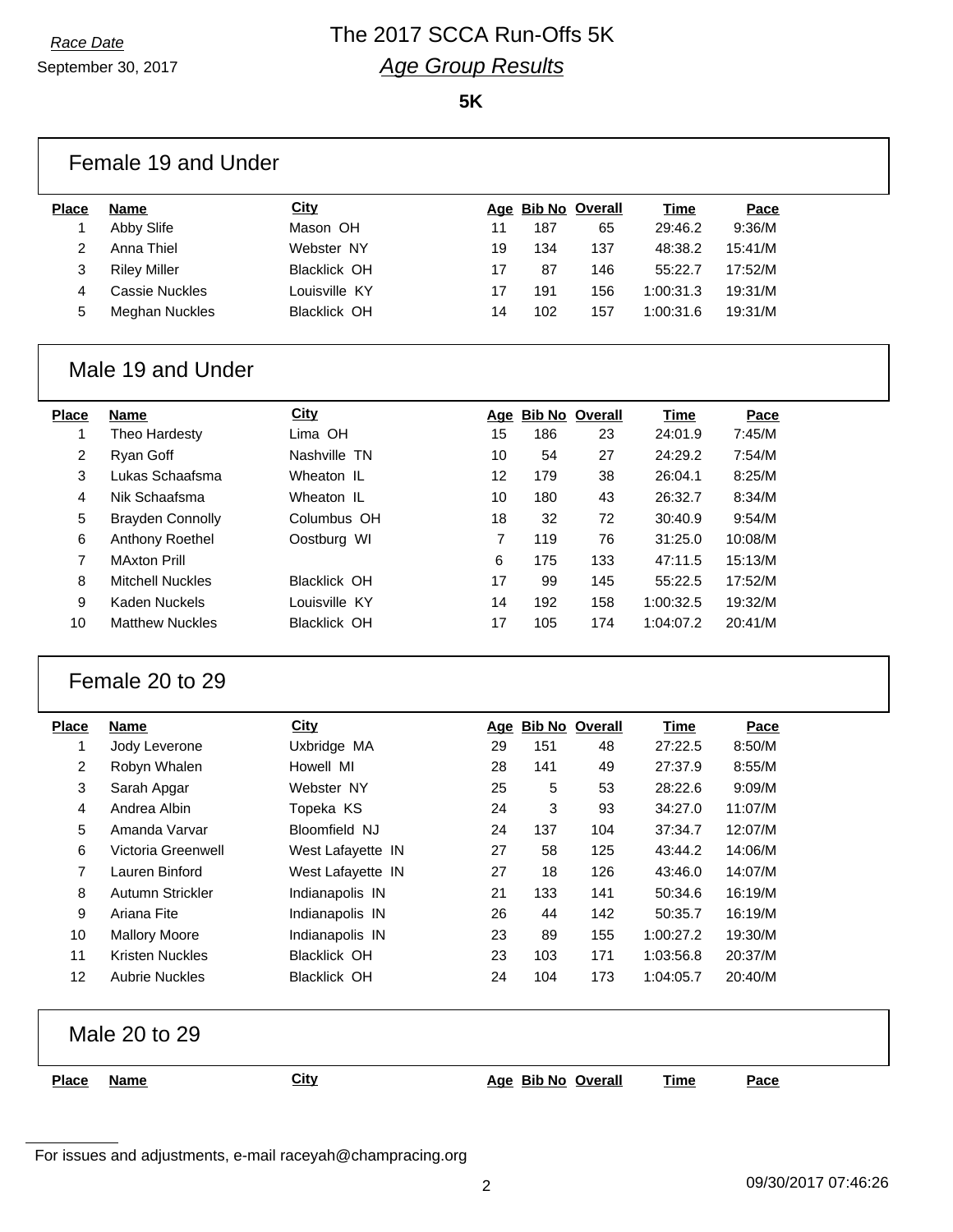# *Race Date* The 2017 SCCA Run-Offs 5K *Age Group Results*

**5K**

### Male 20 to 29

| Place | Name                | City            |    |     | Age Bib No Overall | Time      | Pace    |
|-------|---------------------|-----------------|----|-----|--------------------|-----------|---------|
|       | Matt Wolfe          | Canton MI       | 26 | 143 | 8                  | 21:46.1   | 7:01/M  |
| 2     | Allan Acker         | Walkerton IN    | 26 | 2   | 28                 | 24:31.7   | 7:55/M  |
| 3     | Daniel Thiel        | Webster NY      | 26 | 136 | 36                 | 25:52.5   | 8:21/M  |
| 4     | <b>Robert Fiege</b> | Indianapolis IN | 26 | 43  | 40                 | 26:12.0   | 8:27/M  |
| 5     | Andrew Jefferson    | Indianapolis IN | 22 | 66  | 46                 | 26:43.6   | 8:37/M  |
| 6     | Jonathan Start      | Caledonia MI    | 29 | 126 | 55                 | 28:23.8   | 9:09/M  |
| 7     | Kevin Berba         | Columbus IN     | 28 | 16  | 108                | 38:18.4   | 12:21/M |
| 8     | Cody Wells          | Webster NY      | 21 | 140 | 117                | 39:26.3   | 12:43/M |
| 9     | <b>Chris Elwell</b> | Utica KY        | 28 | 40  | 162                | 1:01:13.0 | 19:45/M |
|       |                     |                 |    |     |                    |           |         |

#### Female 30 to 39

| <b>Place</b>   | <b>Name</b>           | City             |    | Age Bib No Overall |     | Time    | Pace    |
|----------------|-----------------------|------------------|----|--------------------|-----|---------|---------|
|                | Stacie Kalvels        | Fishers IN       | 35 | 152                | 33  | 25:18.1 | 8:10/M  |
| $\overline{2}$ | Heather Janes         | Bowling Green OH | 38 | 184                | 50  | 27:55.9 | 9:00/M  |
| 3              | <b>Whitney Murray</b> | Grove City PA    | 31 | 150                | 60  | 29:03.5 | 9:22/M  |
| 4              | Marjorie Lundberg     | Glendale CA      | 36 | 76                 | 73  | 30:58.3 | 9:59/M  |
| 5              | Jessica Bushor        | Tampa FL         | 38 | 173                | 74  | 31:13.2 | 10:04/M |
| 6              | Angela Roethel        | Oostburg WI      | 30 | 120                | 79  | 31:36.9 | 10:12/M |
| 7              | Alexis Berggren       | Evansville IN    | 37 | 17                 | 84  | 32:18.7 | 10:25/M |
| 8              | Deanna Flanagan       | Topeka KS        | 39 | 45                 | 94  | 34:27.4 | 11:07/M |
| 9              | Paige Alexander       | Cumming GA       | 37 | 155                | 120 | 41:30.4 | 13:23/M |
| 10             | <b>Suzy Hardesty</b>  | Lima OH          | 37 | 185                | 121 | 41:43.9 | 13:27/M |

### Male 30 to 39

| Name                   | City                |    |     |    | Time               | Pace    |
|------------------------|---------------------|----|-----|----|--------------------|---------|
| Jacob Dyer             | Fishers IN          | 37 | 153 | 11 | 22:04.5            | 7:07/M  |
| <b>MIke Roethel</b>    | Oostburg WI         | 35 | 121 | 14 | 22:44.4            | 7:20/M  |
| Bryon Prokopf          | Maryland Heights MO | 35 | 112 | 15 | 22:45.0            | 7:20/M  |
| Josue MArion           |                     | 31 | 176 | 20 | 23:41.2            | 7:38/M  |
| Will Cammack           | Saint Paul MN       | 32 | 24  | 25 | 24:06.9            | 7:46/M  |
| Kyle Colbey            | Elmira NY           | 31 | 30  | 39 | 26:05.6            | 8:25/M  |
| <b>Bowie Gray</b>      | <b>Braselton GA</b> | 39 | 57  | 47 | 27:21.6            | 8:49/M  |
| <b>Brandon Hergert</b> | Rockton IL          | 31 | 61  | 51 | 28:07.8            | 9:04/M  |
| Gabriel Argenta        | Crown Point IN      | 30 | 6   | 61 | 29:09.5            | 9:24/M  |
| George Walker          | Tulsa OK            | 35 | 189 | 64 | 29:33.4            | 9:32/M  |
| Jack Davis             | Nashville TN        | 38 | 37  | 81 | 31:41.8            | 10:13/M |
| David Livingston       | Nashville TN        | 37 | 74  | 82 | 31:46.6            | 10:15/M |
| <b>Ryan Dotson</b>     | Decatur IN          | 37 | 38  | 85 | 32:19.7            | 10:25/M |
|                        |                     |    |     |    | Age Bib No Overall |         |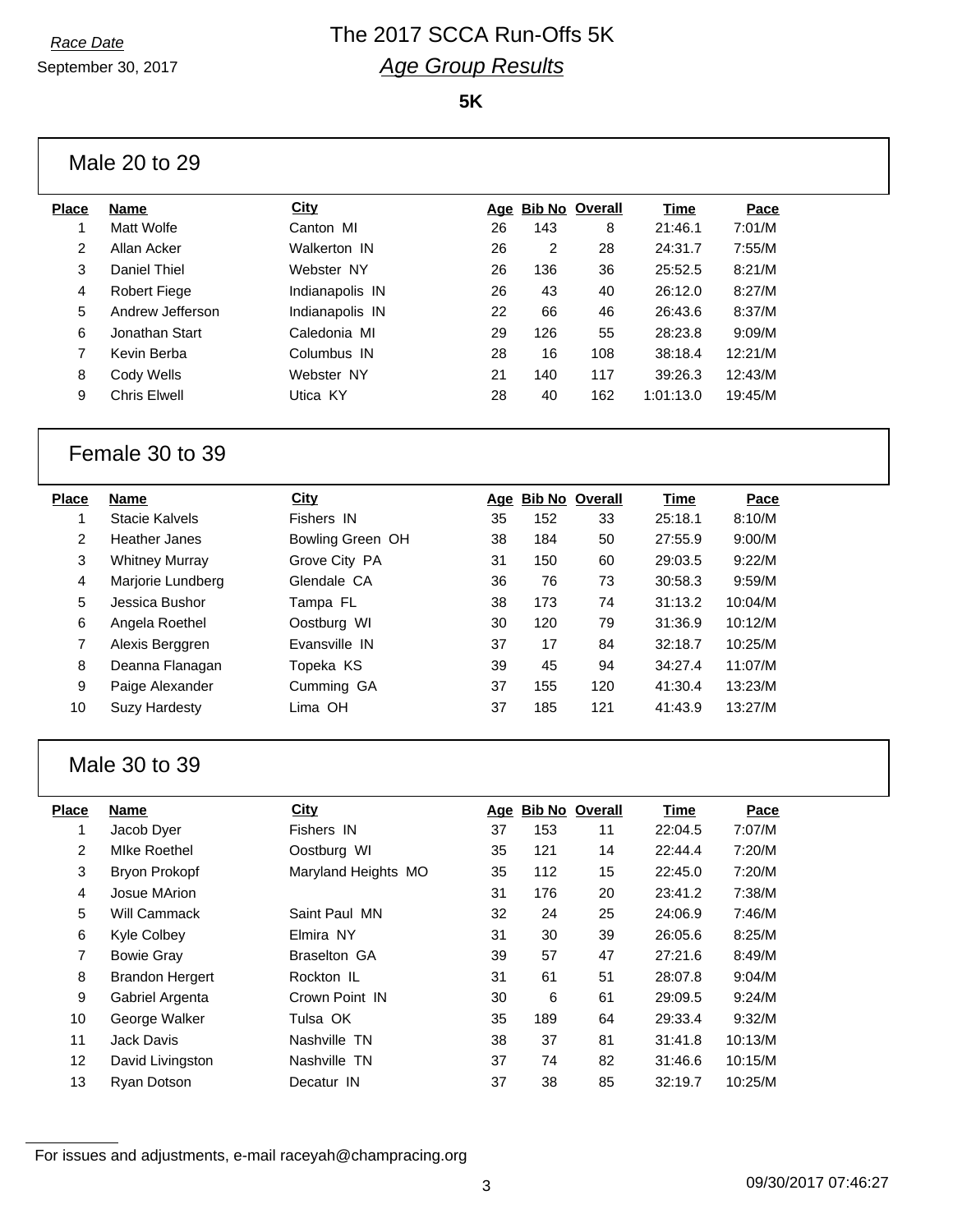# *Race Date* The 2017 SCCA Run-Offs 5K *Age Group Results*

**5K**

#### Male 30 to 39

| Place | <b>Name</b>            | City                |    |     | Age Bib No Overall | <b>Time</b> | Pace    |
|-------|------------------------|---------------------|----|-----|--------------------|-------------|---------|
| 14    | Sean Yahn              | De Pere WI          | 33 | 148 | 92                 | 34:23.3     | 11:05/M |
| 15    | Christopher Brut       | Saint Petersburg FL | 35 | 21  | 106                | 37:38.9     | 12:08/M |
| 16    | Mike Alexander         | Cumming GA          | 36 | 156 | 107                | 38:11.4     | 12:19/M |
| 17    | <b>William Carter</b>  | Lafayette CO        | 30 | 25  | 114                | 39:10.7     | 12:38/M |
| 18    | Chris Framel           | Lafayette CO        | 34 | 47  | 115                | 39:11.2     | 12:38/M |
| 19    | Jessie Goff            | Nashville TN        | 36 | 55  | 119                | 40:48.2     | 13:10/M |
| 20    | Kenneth Gassin         | Columbus OH         | 37 | 50  | 123                | 42:50.0     | 13:49/M |
| 21    | Marianne Goff          | Nashville TN        | 33 | 56  | 129                | 44:31.1     | 14:22/M |
| 22    | Jordan Stoelk          | Indianapolis IN     | 34 | 130 | 149                | 57:44.0     | 18:37/M |
| 23    | <b>Michael Nuckles</b> | Louisville KY       | 39 | 190 | 169                | 1:03:08.0   | 20:22/M |
|       |                        |                     |    |     |                    |             |         |

## Female 40 to 49

| Place | Name                        | City                | Age | <b>Bib No Overall</b> |     | Time      | Pace    |
|-------|-----------------------------|---------------------|-----|-----------------------|-----|-----------|---------|
|       | <b>Christine McAllister</b> | Webster NY          | 49  | 82                    | 42  | 26:23.1   | 8:31/M  |
| 2     | Chris Schaafsma             | Wheaton IL          | 43  | 178                   | 44  | 26:33.1   | 8:34/M  |
| 3     | April Tedow                 | Mit IN              | 40  | 197                   | 68  | 29:54.6   | 9:39/M  |
| 4     | Jennifer Isley              | Trabuco Canyon CA   | 44  | 65                    | 70  | 30:24.0   | 9:48/M  |
| 5     | Carrie Felice               | Ionia MI            | 43  | 42                    | 80  | 31:39.0   | 10:13/M |
| 6     | <b>Chris McAllister</b>     | Webster NY          | 49  | 79                    | 95  | 34:45.1   | 11:13/M |
| 7     | Melissa Baumann             | Pittsboro IN        | 45  | 10                    | 105 | 37:35.2   | 12:07/M |
| 8     | Sonia Mason                 | Burbank CA          | 47  | 77                    | 118 | 40:05.6   | 12:56/M |
| 9     | Bekah Gassin                | Columbus OH         | 40  | 49                    | 122 | 42:49.6   | 13:49/M |
| 10    | <b>Brandy Schaafsma</b>     | WHeaton IL          | 43  | 181                   | 131 | 45:01.3   | 14:31/M |
| 11    | Robin Prill                 | Topeka KS           | 45  | 110                   | 134 | 47:12.4   | 15:14/M |
| 12    | Stell Moore                 | Indianapolis IN     | 48  | 90                    | 153 | 59:15.4   | 19:07/M |
| 13    | <b>Stephanie Nuckles</b>    | <b>Blacklick OH</b> | 45  | 101                   | 172 | 1:03:56.9 | 20:37/M |
| 14    | Doris Bax                   | Cincinnati OH       | 42  | 12                    | 175 | 1:04:43.0 | 20:53/M |
|       |                             |                     |     |                       |     |           |         |

## Male 40 to 49

| Place | Name                | City              |    | Age Bib No Overall |    | Time    | Pace   |
|-------|---------------------|-------------------|----|--------------------|----|---------|--------|
|       | Andrew Janes        | Bowling Green OH  | 43 | 182                | 4  | 19:52.7 | 6:25/M |
| 2     | Jeff Shafer         | Las Vegas NV      | 42 | 123                | 7  | 21:26.1 | 6:55/M |
| 3     | <b>Terry Craig</b>  | Fishers IN        | 48 | 34                 | 12 | 22:27.2 | 7:15/M |
| 4     | Gregg Ginsberg      | Arlington VA      | 48 | 53                 | 17 | 23:27.9 | 7:34/M |
| 5     | <b>Philip Royle</b> | Thousand Oaks, CA | 40 | 122                | 18 | 23:30.4 | 7:35/M |
| 6     | Robert Bax          | Cincinnati OH     | 43 | 11                 | 19 | 23:33.1 | 7:36/M |
|       | <b>Scott Tate</b>   | Cicero IN         | 48 | 198                | 22 | 23:59.3 | 7:44/M |
| 8     | Mike Mangan         | CHesterfield MO   | 47 | 196                | 26 | 24:08.4 | 7:47/M |
|       |                     |                   |    |                    |    |         |        |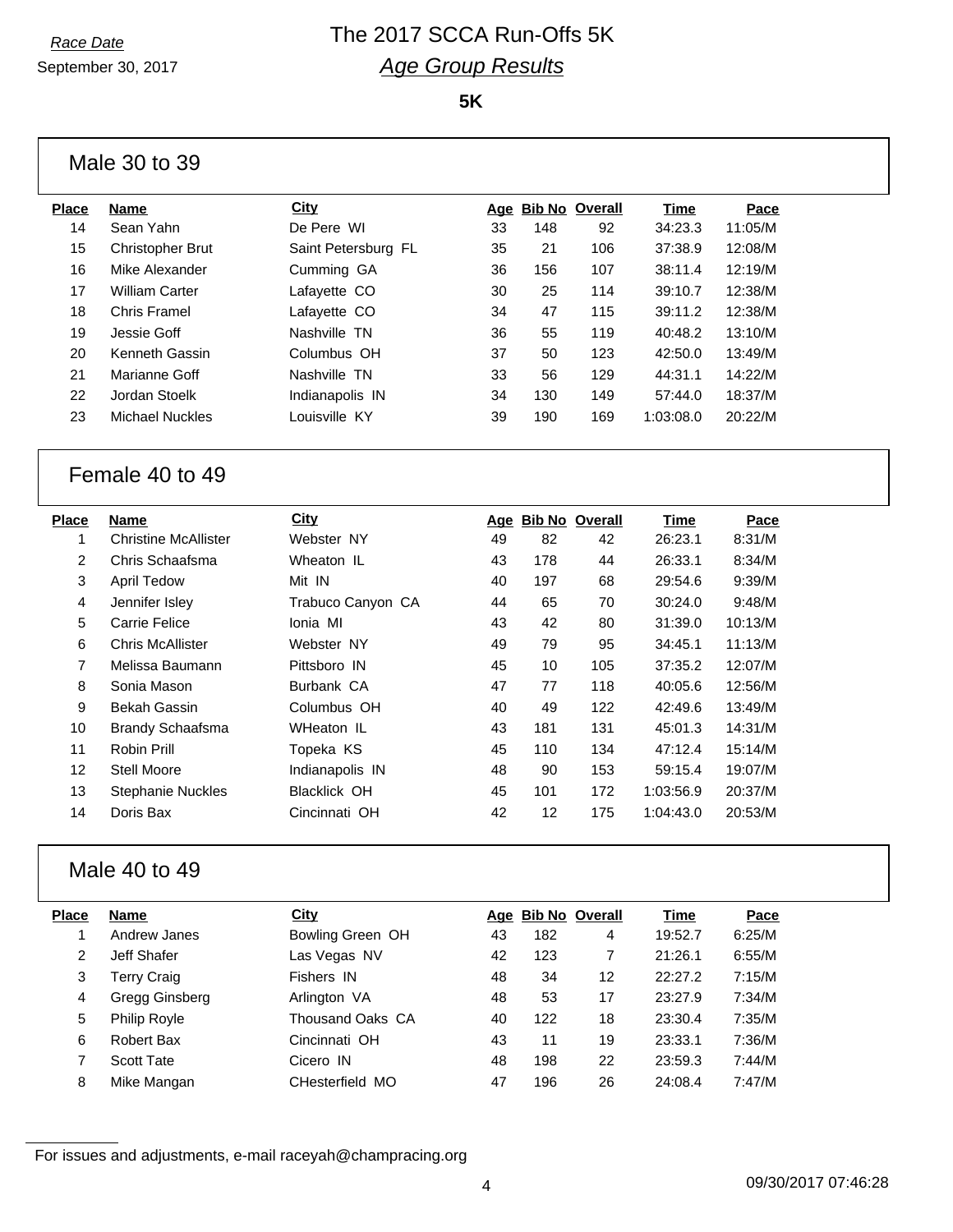September 30, 2017

# *Race Date* The 2017 SCCA Run-Offs 5K *Age Group Results*

**5K**

| Male 40 to 49 |  |
|---------------|--|
|---------------|--|

| Place | <b>Name</b>            | City                | Age | <b>Bib No Overall</b> |     | Time      | Pace    |
|-------|------------------------|---------------------|-----|-----------------------|-----|-----------|---------|
| 9     | Brendan Mansan         |                     | 40  | 172                   | 37  | 26:03.0   | 8:24/M  |
| 10    | Chris Curry            | Beech Grove IN      | 45  | 36                    | 52  | 28:15.4   | 9:07/M  |
| 11    | Eric Prill             | Topeka KS           | 44  | 111                   | 54  | 28:23.7   | 9:09/M  |
| 12    | Scott Vinson           | Parker CO           | 42  | 201                   | 67  | 29:51.3   | 9:38/M  |
| 13    | Tim Delaney            | Clermont FL         | 48  | 149                   | 83  | 31:56.1   | 10:18/M |
| 14    | Dan Shorter            | Dublin OH           | 46  | 124                   | 86  | 32:32.5   | 10:30/M |
| 15    | Thomas Lackey          | Olive Branch MS     | 43  | 71                    | 97  | 34:57.2   | 11:16/M |
| 16    | Dave Signoretti        | Skokie IL           | 47  | 161                   | 109 | 38:20.5   | 12:22/M |
| 17    | <b>Fred Snow</b>       | Sharpsburg GA       | 46  | 125                   | 127 | 44:22.1   | 14:19/M |
| 18    | <b>Michael Patrick</b> | Toronto ON          | 40  | 166                   | 136 | 48:36.5   | 15:41/M |
| 19    | Paul McLeod            | Denver CO           | 49  | 85                    | 138 | 49:28.2   | 15:57/M |
| 20    | Donald Nuckles         | <b>Blacklick OH</b> | 46  | 100                   | 168 | 1:03:04.8 | 20:21/M |
|       |                        |                     |     |                       |     |           |         |

### Female 50 to 59

| Place          | Name                   | <b>City</b>     | Age | <b>Bib No Overall</b> |     | Time      | Pace    |
|----------------|------------------------|-----------------|-----|-----------------------|-----|-----------|---------|
| 1              | Rebecca Steiner        | Medina OH       | 55  | 127                   | 41  | 26:17.8   | 8:29/M  |
| $\overline{2}$ | Diane Hegeman          | Littleton CO    | 59  | 60                    | 56  | 28:39.6   | 9:15/M  |
| 3              | Stephanie Funk         | Greenfield MA   | 54  | 48                    | 69  | 30:17.8   | 9:46/M  |
| 4              | Angela Cole            | Indianapolis IN | 52  | 31                    | 78  | 31:34.5   | 10:11/M |
| 5              | Cindy Lindstrand       | Darien WI       | 56  | 73                    | 88  | 33:52.2   | 10:55/M |
| 6              | Paula Nate             | Bremen IN       | 52  | 92                    | 89  | 33:52.3   | 10:55/M |
| 7              | Tanja Silegren         | Gormley ON      | 53  | 164                   | 91  | 34:14.4   | 11:03/M |
| 8              | Mary Kay McDermid      | Howell MI       | 53  | 84                    | 98  | 35:03.4   | 11:18/M |
| 9              | Theresa Silegren       | Chattanooga TN  | 56  | 165                   | 101 | 35:31.2   | 11:27/M |
| 10             | Lisa Kelly             | Alpharetta GA   | 52  | 69                    | 112 | 38:47.8   | 12:31/M |
| 11             | Cheryl Reupert         | Hubertus WI     | 59  | 116                   | 130 | 44:31.3   | 14:22/M |
| 12             | <b>Christine Wyatt</b> | Indianapolis IN | 51  | 145                   | 152 | 59:07.1   | 19:04/M |
| 13             | Karen Abrahamson       | Oak Lawn IL     | 57  | 1                     | 154 | 59:39.8   | 19:15/M |
| 14             | Stella Castro          | Colton CA       | 54  | 27                    | 159 | 1:01:05.0 | 19:42/M |
| 15             | Denise Bradley         | Indianapolis IN | 52  | 19                    | 165 | 1:01:22.2 | 19:48/M |
| 16             | Karen Crider           | Grand Ledge MI  | 52  | 35                    | 179 | 1:06:19.3 | 21:24/M |
|                |                        |                 |     |                       |     |           |         |

## Male 50 to 59

| Place | Name                | <u>City</u>  |    | Age Bib No Overall |    | Time    | Pace   |
|-------|---------------------|--------------|----|--------------------|----|---------|--------|
|       | <b>Todd Robbins</b> | Bay City MI  | 51 |                    | 5  | 19:56.1 | 6:26/M |
|       | Scott Nickoli       | Norwalk OH   | 50 | 96                 | 9  | 21:47.9 | 7:02/M |
|       | Mark McAllister     | Webster NY   | 51 | 81                 | 13 | 22:41.9 | 7:19/M |
|       | Frank D'Alessandizo | Ann Arbor MI | 54 | 194                | 16 | 23:17.9 | 7:31/M |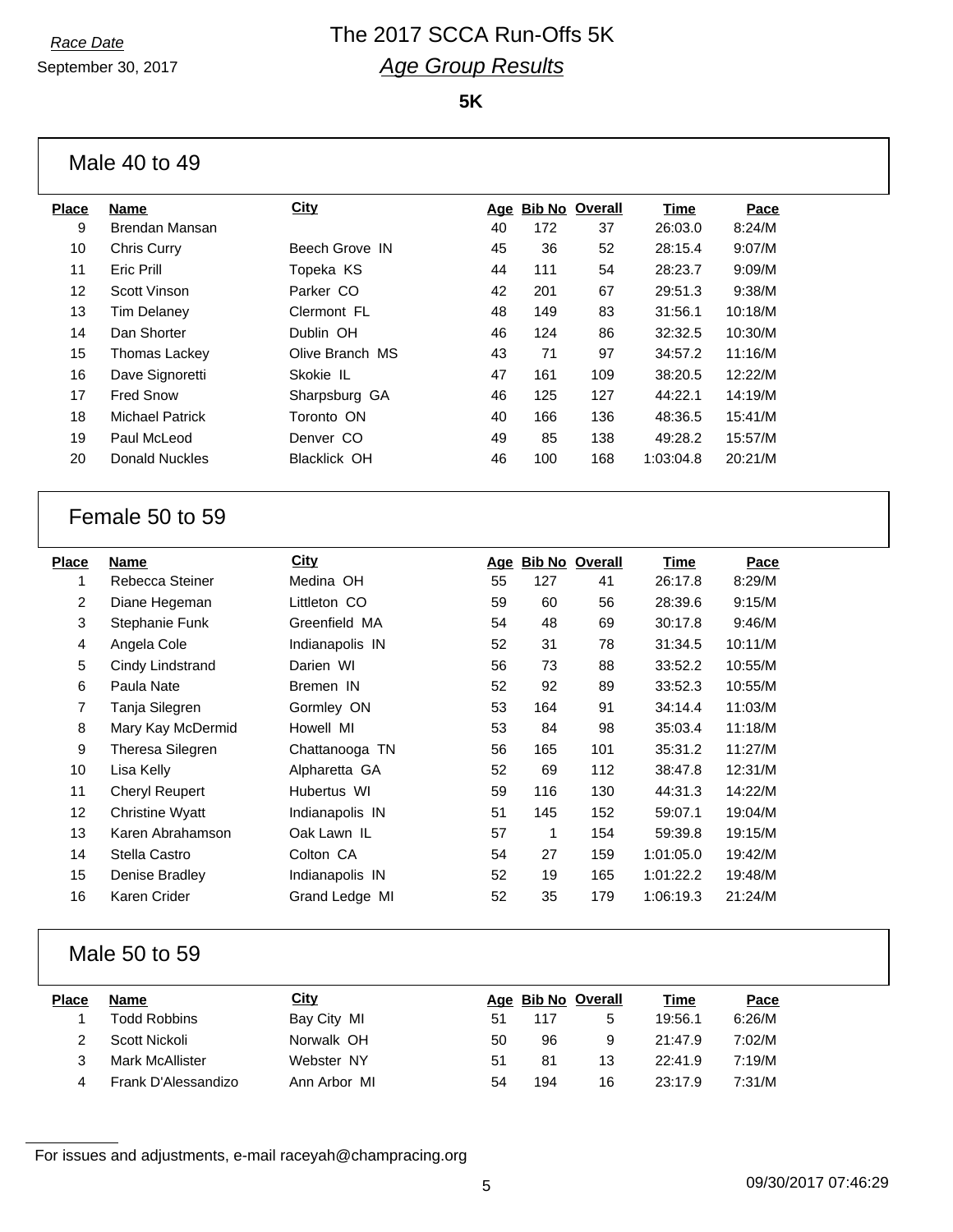# *Race Date* The 2017 SCCA Run-Offs 5K *Age Group Results*

**5K**

#### Male 50 to 59

| <b>Place</b> | <b>Name</b>            | <b>City</b>         | <u>Age</u> |     | <b>Bib No Overall</b> | <b>Time</b> | Pace    |
|--------------|------------------------|---------------------|------------|-----|-----------------------|-------------|---------|
| 5            | James Brookshire       | Canton GA           | 50         | 171 | 24                    | 24:04.0     | 7:46/M  |
| 6            | <b>Rick Myers</b>      | Valley Falls KS     | 52         | 154 | 31                    | 25:02.7     | 8:05/M  |
| 7            | Andrew Wright          | Murfreesboro TN     | 54         | 144 | 32                    | 25:11.9     | 8:07/M  |
| 8            | Jeffrey Wayland        | Ontario NY          | 59         | 139 | 34                    | 25:26.9     | 8:12/M  |
| 9            | Christopher Jones      | Indianapolis IN     | 55         | 68  | 45                    | 26:42.7     | 8:37/M  |
| 10           | James Book             | Bloomsburg PA       | 54         | 203 | 57                    | 28:47.4     | 9:17/M  |
| 11           | George Roeder          | Monroeville OH      | 50         | 118 | 62                    | 29:19.7     | 9:27/M  |
| 12           | Doug Boles             | Zionsville IN       | 51         | 199 | 63                    | 29:27.2     | 9:30/M  |
| 13           | Mark Tatum             | POrtland OR         | 51         | 200 | 71                    | 30:38.7     | 9:53/M  |
| 14           | Suren Tchobanian       | Columbus OH         | 50         | 170 | 75                    | 31:24.0     | 10:08/M |
| 15           | Heikki Silegren        | Gormley ON          | 56         | 163 | 90                    | 34:14.3     | 11:03/M |
| 16           | <b>Marty Pitre</b>     | Webster NY          | 59         | 107 | 100                   | 35:16.5     | 11:23/M |
| 17           | Vesa Silegren          | Chattanooga TN      | 57         | 162 | 110                   | 38:28.0     | 12:25/M |
| 18           | Larry Mason            | Burbank CA          | 54         | 78  | 111                   | 38:43.4     | 12:29/M |
| 19           | Bob Baumann            | Pittsboro IN        | 51         | 9   | 113                   | 38:54.6     | 12:33/M |
| 20           | Kevin Carter           | Lafayette CO        | 55         | 26  | 116                   | 39:21.0     | 12:42/M |
| 21           | Paul Jensen            | Colorado Springs CO | 56         | 67  | 144                   | 53:00.1     | 17:06/M |
| 22           | John Morris            | Webster NY          | 56         | 91  | 163                   | 1:01:16.9   | 19:46/M |
| 23           | <b>Charles Walters</b> | Indianapolis IN     | 53         | 138 | 164                   | 1:01:21.0   | 19:47/M |
| 24           | Jeff Loewe             | Cincinnati OH       | 59         | 75  | 176                   | 1:04:43.6   | 20:53/M |
|              |                        |                     |            |     |                       |             |         |

### Female 60 and Over

| Place | Name                  | City            | Age |     | <b>Bib No Overall</b> | Time      | Pace    |
|-------|-----------------------|-----------------|-----|-----|-----------------------|-----------|---------|
|       | <b>Beth Boles</b>     | Zionsville IN   | 60  | 174 | 35                    | 25:45.9   | 8:18/M  |
| 2     | Marie Fox             | San Diego CA    | 69  | 46  | 77                    | 31:29.1   | 10:09/M |
| 3     | Jeanne Phelan         | Towson MD       | 61  | 106 | 87                    | 33:24.1   | 10:46/M |
| 4     | Shar Aleckson         | Watsonville PA  | 62  | 193 | 103                   | 37:30.6   | 12:06/M |
| 5     | <b>Cheryl Stine</b>   | Cazenovia NY    | 64  | 129 | 124                   | 43:11.2   | 13:56/M |
| 6     | Peggy Kellar          | Skokie IL       | 68  | 160 | 135                   | 48:23.4   | 15:36/M |
| 7     | Teri Howley           | Carson City NV  | 61  | 158 | 139                   | 50:02.2   | 16:08/M |
| 8     | <b>Phyllis Nelson</b> | Ballwin MO      | 72  | 94  | 148                   | 56:26.0   | 18:12/M |
| 9     | Pat Stoelk            | Indianapolis IN | 69  | 132 | 150                   | 57:46.8   | 18:38/M |
| 10    | Mary Hartman          | Rochester NY    | 66  | 157 | 180                   | 1:07:31.3 | 21:47/M |
|       |                       |                 |     |     |                       |           |         |

## Male 60 and Over

| Place | Name         | <u>City</u>  |    | Age Bib No Overall |    | <u>Time</u> | Pace   |
|-------|--------------|--------------|----|--------------------|----|-------------|--------|
|       | Dan Prevenas | Madison WI   | 61 | 109                |    | 20:12.3     | 6:31/M |
|       | Paul Gilbert | Davenport IA | 61 | 52                 | 29 | 24:52.2     | 8:01/M |